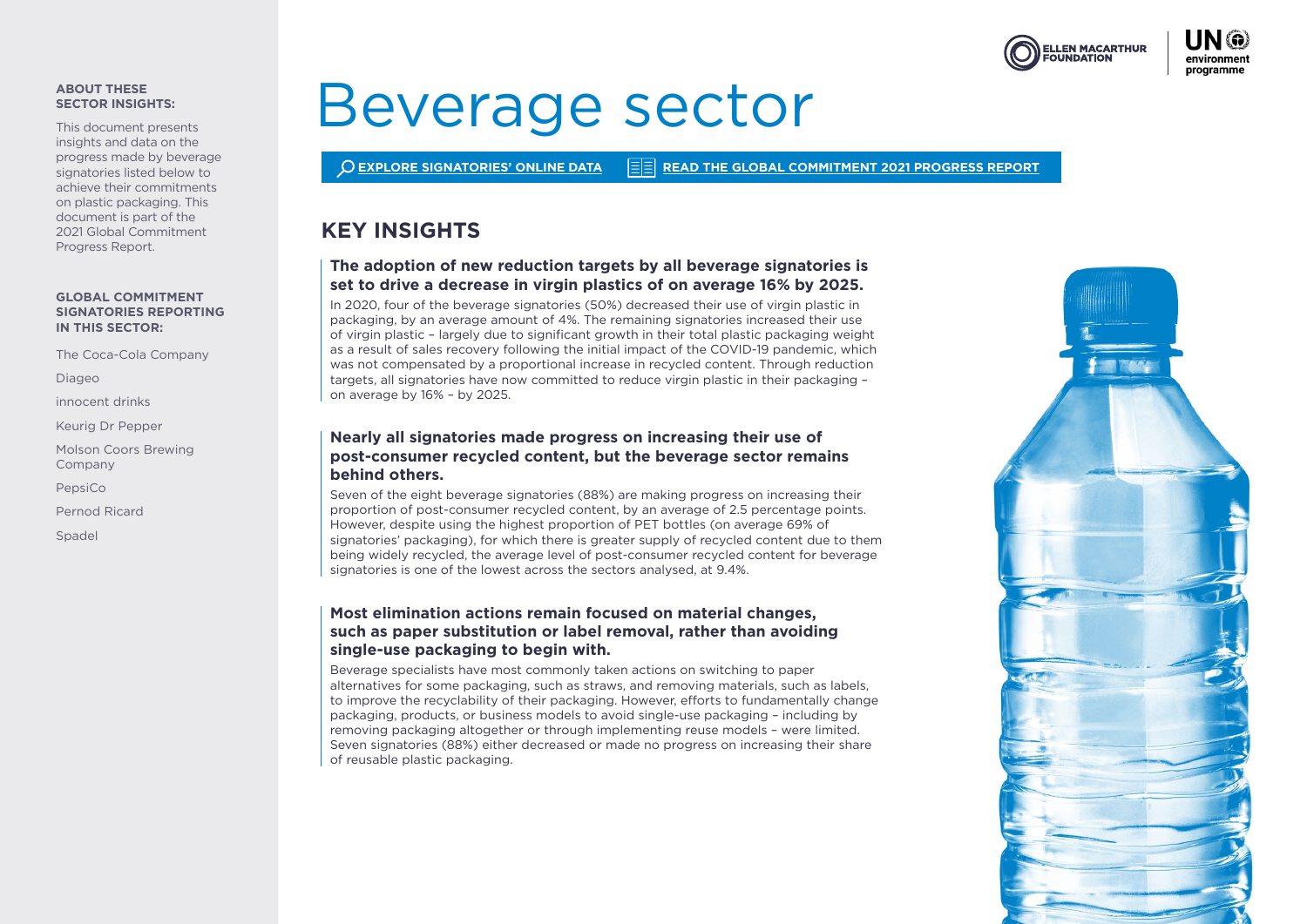## **REDUCTION TARGETS**

From 2021, signatories are required to set 2025 targets to reduce their total weight of plastic packaging or virgin plastic in packaging to remain in the Global Commitment.

#### **Number of signatories with virgin and/or total plastic packaging reduction targets**



#### **VIRGIN REDUCTION TARGET HIGHLIGHTS** (i)**:**

- **Molson Coors Brewing Company** has set a target to reduce virgin plastic in its packaging by 30% from its 2017 baseline.
- **Keurig Dr Pepper** and **The Coca-Cola Company** have set a target to reduce virgin plastic in their packaging by 20% compared to a 2019 baseline.

#### **TOTAL REDUCTION TARGET HIGHLIGHTS** (ii)**:**

• **Spadel** has set a total plastic packaging reduction target of 10% from its 2018 baseline.

(i) Virgin reduction targets aim to decrease the total weight of virgin plastic in packaging and should be underpinned by efforts on reuse and elimination in addition to increasing the use of recycled content.

(ii) Total reduction targets aim to reduce the total weight of plastic packaging.

For more information on reduction targets read the [2021 Progress Report.](https://ellenmacarthurfoundation.org/global-commitment/overview)

# **ELIMINATION OF PROBLEMATIC OR UNNECESSARY PLASTIC PACKAGING MOVING FROM SINGLE-USE TOWARDS REUSE MODELS**

#### **Top 5 plastic packaging categories targeted for elimination or reduction in the sector**

*Number of retail signatories eliminating or reducing the plastic packaging category vs total number of signatories with the category in their portfolio*



# $\overline{\wedge}$  TRENDS:

- Beverage signatories were most commonly working to eliminate various flexible packaging formats such as shrink wraps on cans and B2B films, metallised films, PVC, and PVDC<sup>1</sup>
- The vast majority (77%) of elimination examples reported involved substitution to paper or to other materials. However, only a few signatories reported fundamental changes to their packaging, products, or business models, such as direct elimination or the implementation of reuse models, which would reduce the need for single-use packaging in the first place.

# **HIGHLIGHTS:**

- **Keurig Dr Pepper** fully removed PS from its plastic packaging portfolio in 2020, largely through substituting it with PP.
- **Diageo** eliminated 540 metric tonnes of metallised films, replacing them with paper.
- **Molson Coors Brewing Company** fully eliminated shrink wrap from its UK business, removing 700 tonnes of plastic, and plans to replace all plastic six-pack rings with recyclable cardboard cases – eliminating 137 metric tonnes of plastic a year.

**Average reusable plastic packaging in 2020: 8.4% (** $\blacktriangledown$  **0.2pp vs 2019)<sup>2</sup>** 



# $\sqrt{}$  TRENDS:

- Six beverage signatories (75%) had reuse models and/or pilots in place in 2020. Half were selling products through 'return-fromhome' models, including using the **Loop** platform, or through 'return-on-the-go' models, for example in returnable glass or plastic bottles.
- However, seven signatories (88%) either decreased their share of reusable plastic packaging or did not increase it, with four signatories (50%) reporting that 0% of their plastic packaging was reusable. Also, only two signatories reported launching two reuse pilots in 2020 (**Spadel** and **PepsiCo**).

# **HIGHLIGHTS:**

- **Arca Continental** is expanding its Universal Bottle project in Latin/Central America to offer additional bottle sizes and brands, which contributed to a 2.4% increase in reusable bottle sales in 2020. The company is also introducing around 200,000 reusable glass bottles in the United States.<sup>3</sup>
- As well as increasing the number of countries in which SodaStream can be used with other Pepsi-branded flavours, **PepsiCo** is providing its Tropicana drink in returnable bottles via the **Loop** platform.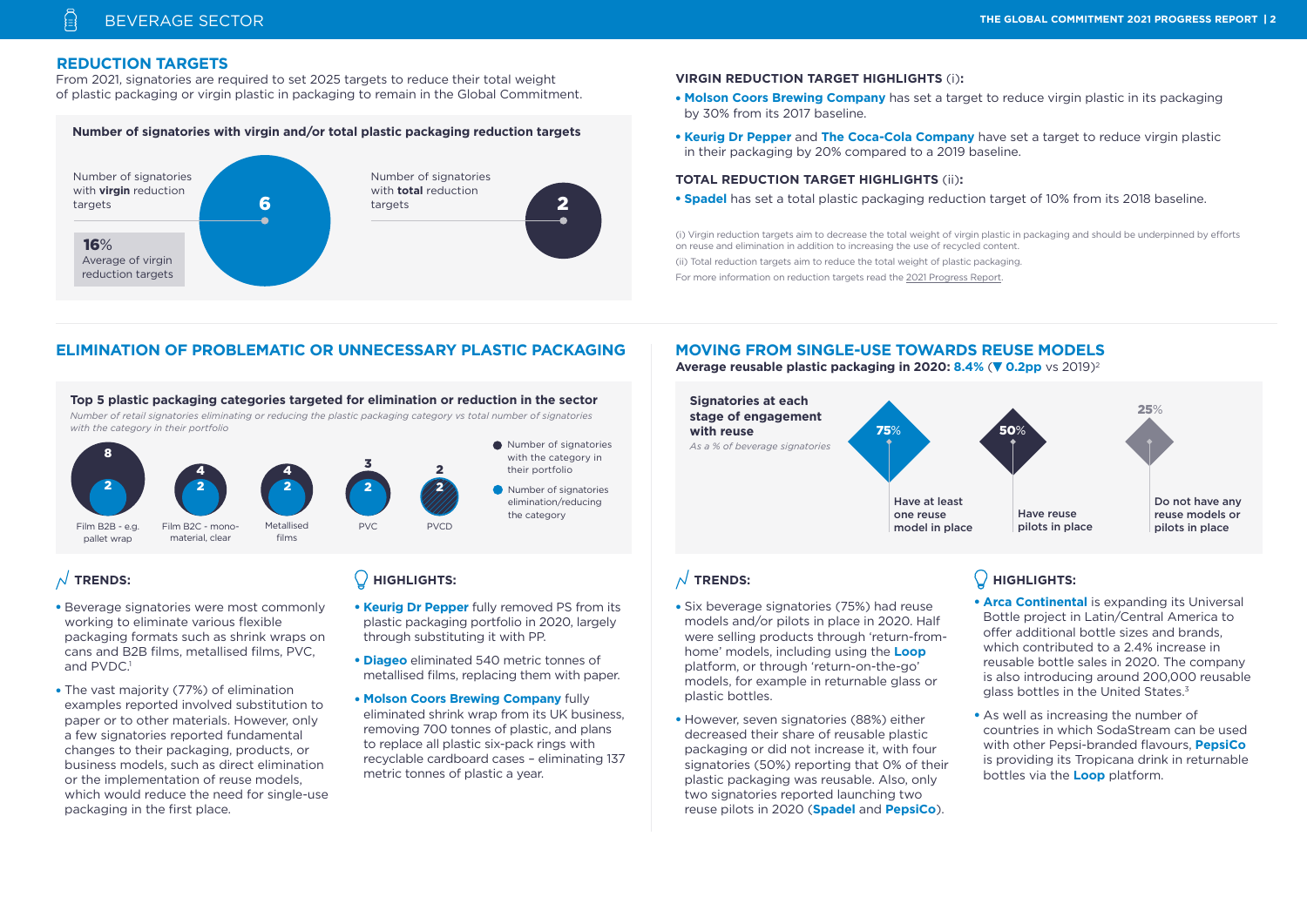#### **100% REUSABLE, RECYCLABLE OR COMPOSTABLE (RRC)3**

**Average RRC in 2020: 75%** in 2020 ( **2.2pp** vs 2019) || **2025 target: 100%**4 **Average PCR in 2020: 9.4%** ( **2.1pp** vs 2019) || **2025 target: 28%**<sup>5</sup>

#### **Share of reusable, recyclable, or compostable plastic packaging**

*Average share of reusable, recyclable, or compostable plastic packaging for beverage signatories as a % of total plastic packaging weight*



## $\overline{\wedge}$  TRENDS:

- The average proportion of reusable. recyclable, or compostable plastic packaging decreased in 2020 mostly due to a decline in the share of recyclable plastic packaging. Five signatories (63%) reported a reduction of recyclability in their portfolios, which some attributed to an increase in the use of plastic packaging during the COVID-19 pandemic, and especially of non-recyclable formats.
- Some signatories have removed labels and pigments to improve recyclability of their bottles and/or invested in infrastructure to increase the recycling rate of packaging considered recyclable in practice and at scale (e.g. PET bottles) and those that are not (e.g. PP pots, tubs, and trays).

#### **HIGHLIGHTS:**

• **Keurig Dr Pepper** is supporting the Circular Economy Accelerator – a collaborative policy organisation formed to drive higher recycling rates in the United States, and has committed a USD 10 million investment to the Polypropylene Recycling Coalition between 2020 and 2025.

• **Diageo**, **The Coca-Cola Company** and **PepsiCo** [have](https://plastics.ellenmacarthurfoundation.org/epr#Statement) explicitly and publicly recognised that EPR is the only proven way to ensure sufficient funding for the collection, sorting, and recycling of packaging, and that without it recycling is unlikely to ever scale.

# **POST-CONSUMER RECYCLED CONTENT (PCR) TARGETS**

#### **Levels of post-consumer recycled content in plastic packaging**

*Distribution of percentages of post-consumer recycled content in plastic packaging for beverage signatories* 



#### $\sqrt{\ }$  TRENDS:

- Seven signatories (88%) increased their proportion of recycled content. Two signatories, **Diageo** and **innocent drinks**, increased it by more than 2 percentage points, and one signatory, **Pernod Ricard**, increased by more than 3. However, the sector has one of the lowest post-consumer recycled content averages (9.4%) compared to other sectors.
- Signatories focused on sourcing recycled PET, which currently represents on average 69% of the sector's plastic packaging portfolio, with few reporting examples of efforts to increase post-consumer recycled content in the remaining part of their portfolios, including in consumer-facing flexible plastic packaging.

# $\bigcirc$  HIGHLIGHTS:

- **Pernod Ricard** reported the strongest growth in recycled content in the sector (by 6 percentage points to 13% in 2020), due to increasing recycled PET in its bottles.
- **Innocent drinks** had the highest level of post-consumer recycled content, at 31%. This grew by 2.7 percentage points compared to 2019 as the company increased the amount of recycled content in its bottles so all juice and smoothies contain 50% recycled PET.
- **The Coca-Cola Company** is advocating for local deposit schemes for plastic bottles in more than 35 markets where there are currently low rPET volumes, so that deposit-return schemes facilitate increased rPET supply in these markets.

# **PLASTIC PACKAGING PORTFOLIO BREAKDOWN**

#### **Plastic packaging portfolio breakdown**<sup>6</sup>

*Average share of each plastic packaging category in beverage signatories' portfolios* 



# **TRANSPARENCY**